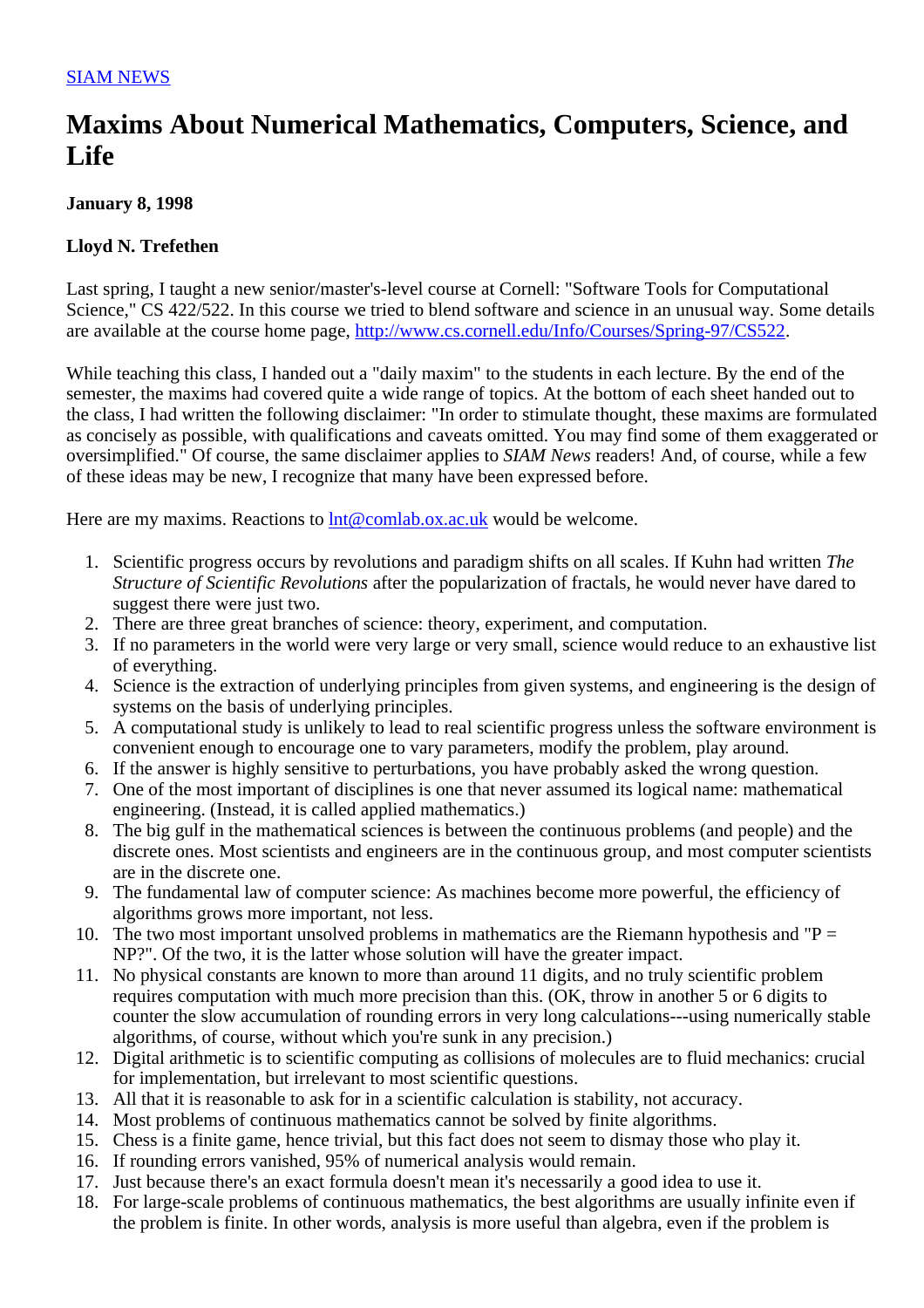algebraic.

- 19. Symbolic computing is mainly useful when you want a symbolic answer.
- 20. As technology advances, the ingenious ideas that make progress possible vanish into the inner workings of our machines, here only experts may be aware of their existence. Numerical algorithms, being exceptionally uninteresting and incomprehensible to the public, vanish exceptionally fast.
- 21. Is there an  $SO(n^{2} + \text{varepsilon}))\$  algorithm for solving an  $\sin$  times n\$ system  $\overline{S}Ax = b\overline{S}$ ? This is the biggest unsolved problem in numerical analysis, but nobody is working on it.
- 22. The purpose of computing is insight, not pictures.
- 23. Twenty years ago, we did not interact with computers graphically, but now, everything is graphical. In the next 20 years, an equally great change will occur as we take to communicating with machines by speech.
- 24. 109 is a kind of magic number, above which new effects emerge. Think of neurons in the brain, nucleotides in the genetic code, people on earth, or the number of calculations carried out by a computer each time you press Enter.
- 25. Eventually mankind will solve the problem of consciousness by deciding that we are not conscious after all, nor ever were.
- 26. In the long run, our large-scale computations must inevitably be carried out in parallel.
- 27. Nobody really knows how to program parallel computers. Nobody really knows how the brain works. In the next century, related revolutionary developments will occur in both areas.
- 28. Advanced technological civilizations can last hundreds or maybe thousands of years, but not millions. If this is not so, how can you explain the extraordinary coincidence that you live right at the dawn of this one? And how can you explain the fact that despite millions of years in which to make the journey, civilizations from other parts of the universe have not taken over the Earth?
- 29. Thanks to digital logic and careful error correction, computers have traditionally behaved deterministically: If you run the program twice, you get the same answer both times. However, as computing becomes ever more intelligent and more distributed in the upcoming century, determinism in any practical sense will fade away. No fully intelligent system can be expected to give you the same answer twice in a row.
- 30. If the state space is huge, the only reasonable way to explore it is at random.
- 31. Computational mathematics is mainly based on two ideas: Taylor series and linear algebra.
- 32. In principle, the Taylor series of a function of n variables involves an *n*-vector, an *n* x *n* matrix, an *n* x *n* x *n* tensor, and so on. Actual use of orders higher than two, however, is so rare that the manipulation of matrices is a hundred times better supported in our brains and in our software tools than that of tensors.
- 33. When the arithmetic is easy and the challenge lies in efficient ordering of a sequence of operations, computational science turns to graph theory. Two big examples are automatic differentiation and direct methods for sparse linear systems of equations.
- 34. The two biggest world events in the second half of the 20th century were the end of the Cold War in 1989 and the explosion of the World Wide Web beginning in 1994.
- 35. Mankind discovered 50 years ago what natural selection discovered 4 billion years ago: If you want to manipulate and copy information without errors, your logic has to be digital.
- 36. Life on Earth consists of 107 species, each consisting of 1010 individuals, each consisting of 1013 cells, each consisting of 1014 molecules.
- 37. Computer codes are better written than genetic ones, since there's a programmer in the loop, but as they get bigger, this distinction is fading.
- 38. Living things are 3D objects, yet they are constructed by folding up 1D pieces. This astonishing method of construction is what makes repair, reproduction, and natural selection practicable. If an infinite intelligence designed an organism from scratch, by contrast, presumably it would use 3D building blocks.
- 39. Animals are composed of millions of autonomous cells, each performing specialized functions and communicating with the others by prescribed signals. It is almost unimaginable that large creatures could have been engineered without such a modular design. The same object-oriented principles apply in the engineering of large software systems.
- 40. Once we know the human genome, will that knowledge prove useful? You might as well ask an expert user of a software system, might it be helpful to have access to the source code?